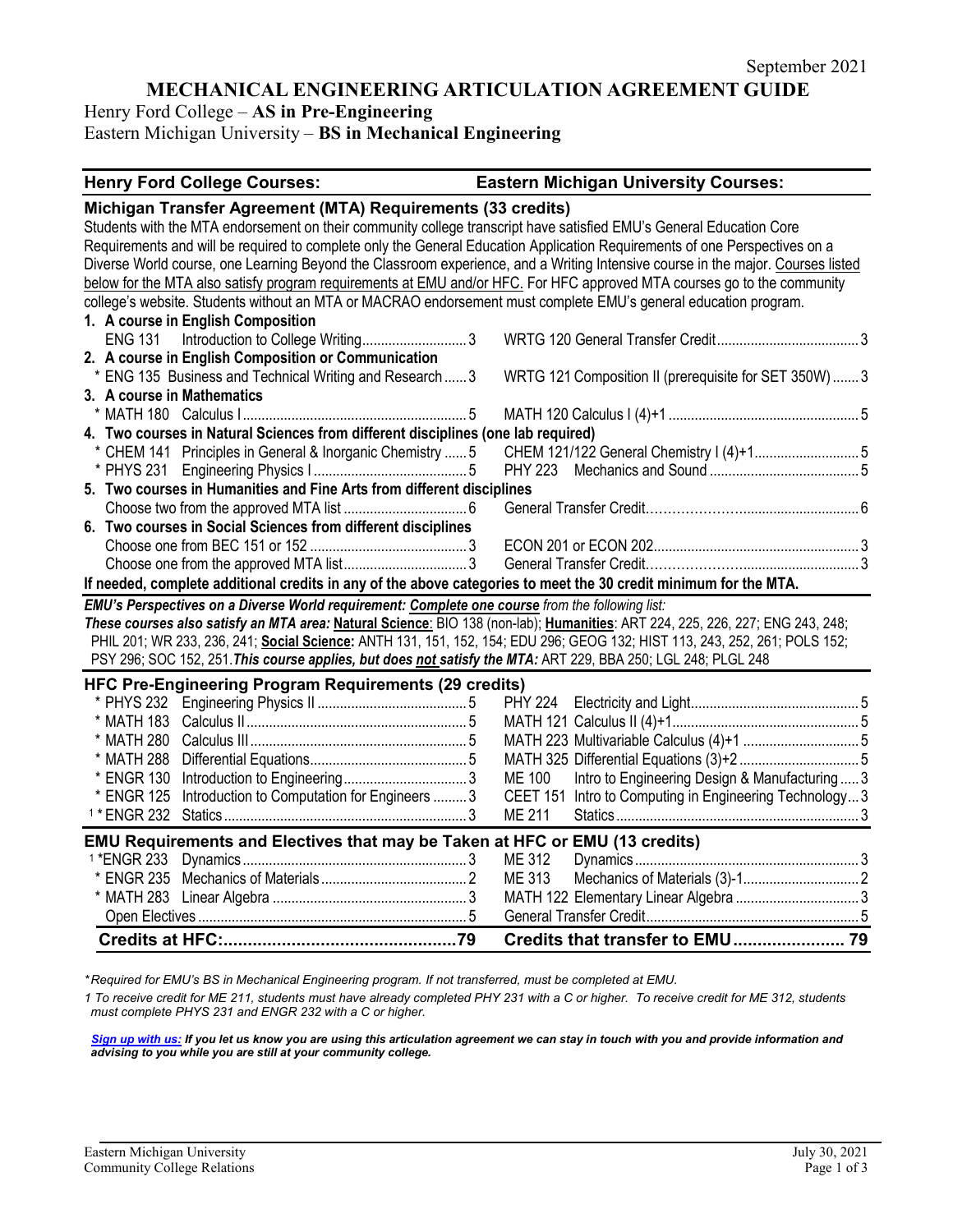# **MECHANICAL ENGINEERING ARTICULATION AGREEMENT GUIDE**

Henry Ford College – **AS in Pre-Engineering**

Eastern Michigan University – **BS in Mechanical Engineering**

# **Completion of the BS in Mechanical Engineering**

### **Major Requirements (45 credits)**

### **Foundational Requirements (6 credits)**

| EECE 212 Engineering Circuit Analysis3 |  |
|----------------------------------------|--|
| SET 350W Engineering Communication 3   |  |

## **Technical Requirements (32 credits)**

| ME 316 |                                   |  |
|--------|-----------------------------------|--|
| ME 317 | Fluid Mechanics (or PHY 485)3     |  |
| ME 325 | Mechanics of Composite Materials2 |  |
| ME 326 |                                   |  |
| ME 330 |                                   |  |
| ME 418 |                                   |  |
| ME 420 |                                   |  |
| ME 431 | Mechanical Design and Analysis3   |  |
| ME 432 |                                   |  |
| ME 435 | Computational Solid Mechanics 3   |  |
| ME 492 |                                   |  |
| ME 493 |                                   |  |
|        |                                   |  |

#### **General Credit (7 credits)**

Students must complete a minimum of 45 credits at EMU under this agreement. Students may choose any 100 level or higher courses at EMU to complete this requirement.

## **LBC Requirement**

Students must complete one Learning Beyond the Classroom course or noncredit experience offered by EMU. Consult your advisor for options.

### **Sample course sequence**

| Winter Semester |                                                    | $(8 \text{ credits})$ |
|-----------------|----------------------------------------------------|-----------------------|
|                 |                                                    |                       |
|                 |                                                    |                       |
|                 | ME 325 W, pre-req ME312 or PHY 230), ME 211, 313.2 |                       |
|                 |                                                    |                       |
|                 |                                                    |                       |

| <b>Fall Semester</b> |                                           | $(10 \text{ credits})$ |
|----------------------|-------------------------------------------|------------------------|
|                      | ME 316 F, pre-req PHY 223, MATH 120, 1213 |                        |
|                      |                                           |                        |

#### **Winter Semester (10 credits)**

| ME 317 | W, pre-req (ME 316 or PHY 260), ME 211  3 |  |
|--------|-------------------------------------------|--|
| ME 326 |                                           |  |
| ME 330 |                                           |  |
| ME 431 | W, pre-regs ME 100 and ME 313 3           |  |

## **Fall Semester (12 credits)**

| . an Junivulu |                                            |
|---------------|--------------------------------------------|
| ME 432        | F, pre-reqs (ME 312 or PHY 230) & ME 431 3 |
| ME 492        | F, pre-reg SET 350W (concur ME 431, 432)3  |
| ME 418        | F, pre-regs ME 316, ME 317; MATH 223, 3253 |
| ME 435        | F, pre-reqs ME 431, MATH 122, 3253         |
|               |                                            |

# **Winter Semester (5 credits)**

| ,,,,,,,,,,,,,,,,,,, |                                       | $\sim$ $\sim$ $\sim$ $\sim$ $\sim$ $\sim$ $\sim$ |
|---------------------|---------------------------------------|--------------------------------------------------|
| ME 420              | W, pre-regs ME 316, 317 and MATH 3252 |                                                  |
| ME 493              |                                       |                                                  |